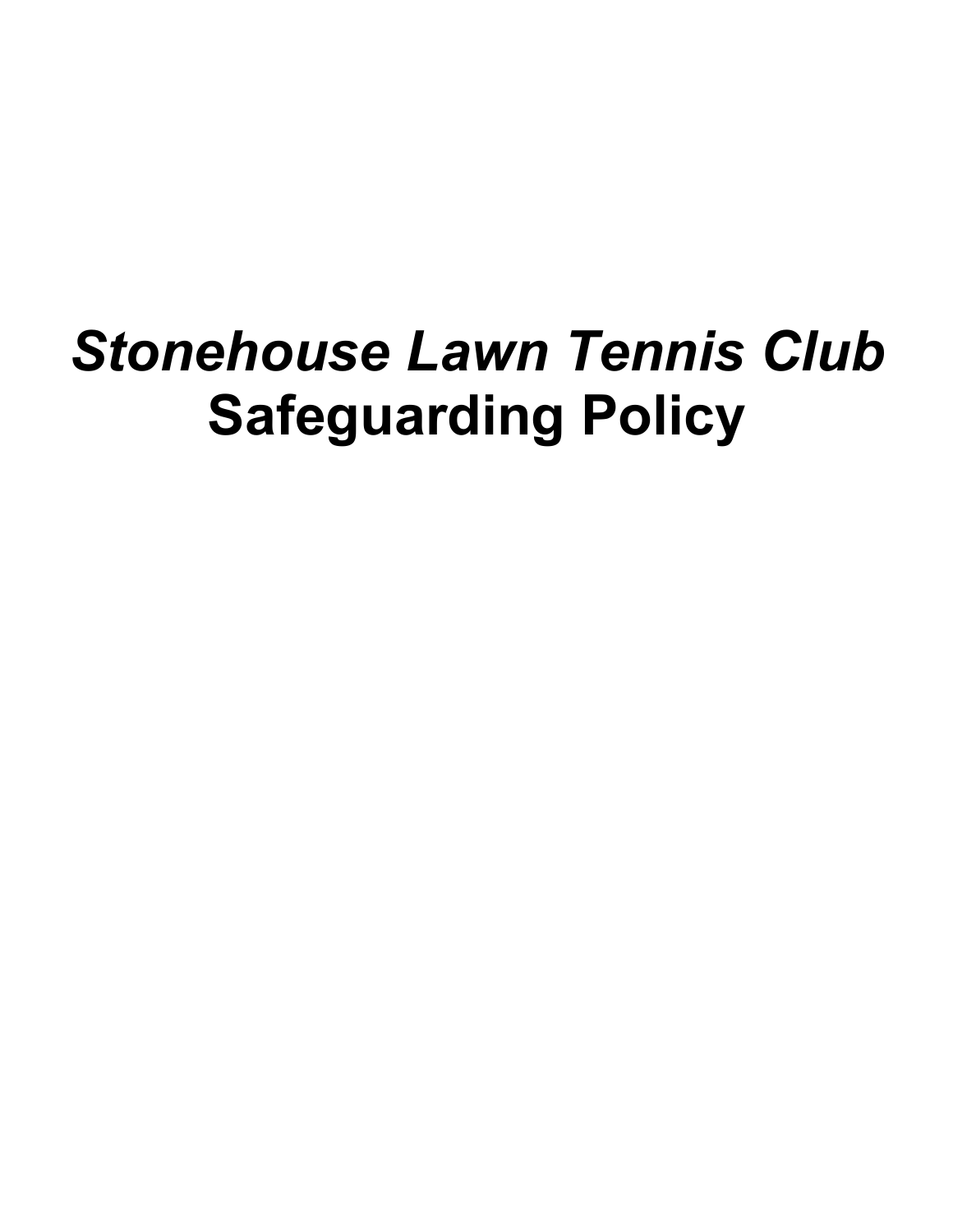## **Reporting a Safeguarding Concern within the Tennis Environment**



#### **\*SPC – Safeguarding and Protection Committee \*LRC – Licensing and Registration Committee**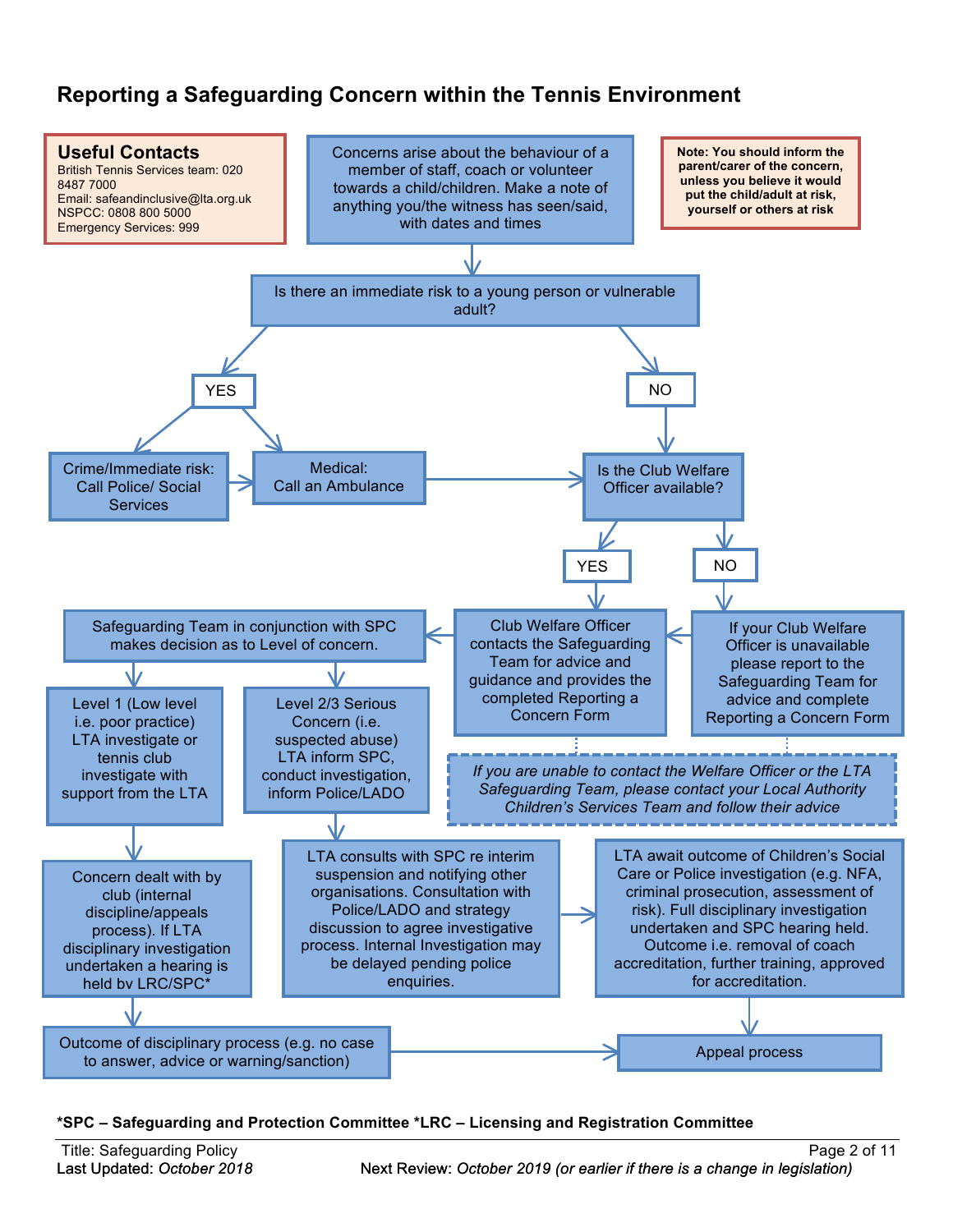# **Safeguarding Policy**

#### **1. Policy statement**

The Stonehouse Lawn Tennis Club is committed to prioritising the well-being of all children and adults at risk, promoting safeguarding in our club at all times, including all programmes and events we run. This Policy strives to minimise risk, deliver a positive tennis experience for everyone and respond appropriately to all safeguarding concerns/disclosures.

#### **2. Use of terminology**

**Child:** a person under the age of eighteen years.

Note that some legislation in Scotland defines a child as a person under sixteen years old. However, where there is any safeguarding concern, anyone under the age of 18 is regarded as a child unless advised otherwise by the LTA Safeguarding Team.

**Adult at risk of abuse or neglect:** a person aged eighteen years or over who is, or may be, in need of community care services by reason of disability, age or illness; and is, or may be, unable to take care of, or unable to protect him or herself against abuse or neglect.

**Safeguarding children:** protecting children from abuse and neglect, preventing the impairment of children's health or development, ensuring that they grow up in circumstances consistent with the provision of safe and effective care, and taking action to enable all children to have the best life chances.

**Safeguarding adults at risk:** protecting adults from abuse and/or neglect. Enabling adults to maintain control over their lives and make informed choices without coercion. Empowering adults at risk, consulting them before taking action, unless someone lacks the capacity to make a decision, or their mental health poses a risk to their own or someone else's safety, in which case, always acting in his or her best interests.

*(See appendix A for full glossary of terms)*.

#### **3. Scope**

This Policy is applicable to all staff, volunteers, committee members, coaches and club members. It is in line with national legislation and applicable across the UK.

Advice, guidance and support is available from the LTA Safeguarding Team.

#### **4. Responsibility for the implementation of the Safeguarding Policy, Code of Conduct and Reporting Procedure**

#### **SAFEGUARDING IS EVERYONE'S RESPONSIBILITY: NOT RESPONDING TO A SAFEGUARDING CONCERN IS NOT AN OPTION.**

- Our club's committee has overall accountability for this Policy and its implementation
- Our club Welfare Officer Hilarie Medler is responsible for updating this Policy in line with legislative and club developments
- All individuals involved in/present at the club are required to adhere to the Policy and Code of Conduct
- The LTA Safeguarding Team and Tennis Scotland, Tennis Wales and Tennis Foundation Safeguarding Leads can offer support to help clubs proactively safeguard.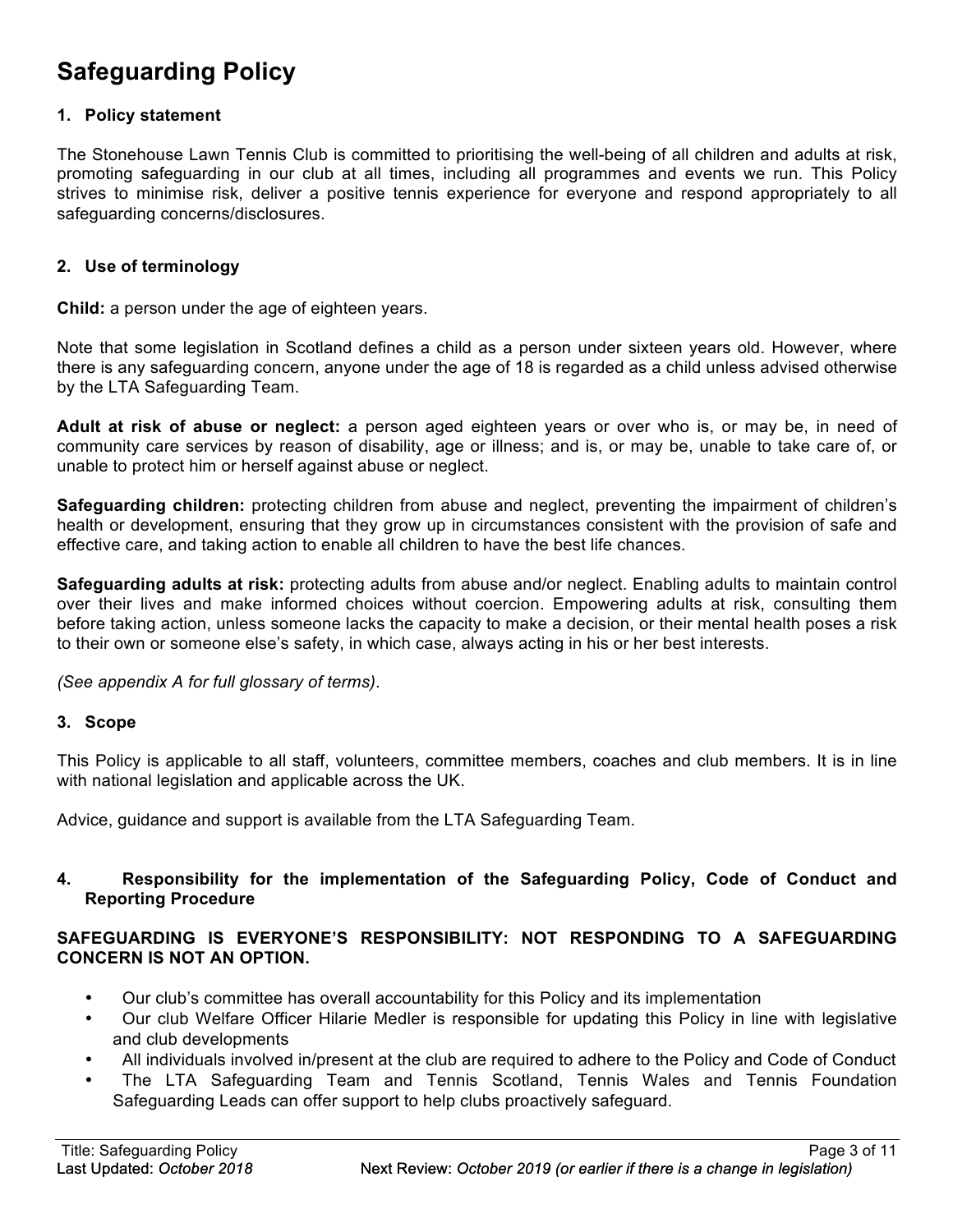#### **Where there is a safeguarding concern/disclosure:**

- The individual who is told about, hears, or is made aware of the concern/disclosure is responsible for following the Reporting a Safeguarding Concern Procedure. Unless someone is in immediate danger, they should inform their club Welfare Officer, LTA Safeguarding Team or National Safeguarding Lead.
- The club Welfare Officer and Safeguarding Leads are responsible for reporting safeguarding concerns to the LTA Safe Safeguarding Team.
- The LTA Safeguarding Team is responsible for assessing all safeguarding concern/disclosures that are reported to them and working with the club Welfare Officer and national Safeguarding Leads to follow up as appropriate on a case-by-case basis, prioritising the well-being of the child/ adult at risk at all times. Dependent on the concern/disclosure, a referral may be made to:
	- $\circ$  The police in an emergency (999);
	- Local Authority Children's Services
	- o Local Authority Adult Services
	- $\circ$  Designated Officer (England only) for concerns/disclosures about a member of staff, consultant, coach, official or volunteer
	- o Disclosure and Barring Service (or Disclosure Scotland; Adult Social Work Team or Health and Social Service Department (Channel Islands) for concerns/disclosures about a member of staff, consultant, coach, official or volunteer

#### **5. Breaches of the Safeguarding Policy, Code of Conduct and Reporting Procedure**

Breaches of this Policy and/or failure to comply with the outlined responsibilities may result in the following:

- Disciplinary action leading to possible exclusion from the club, dismissal and legal action
- Termination of current and future roles within the club and roles in other clubs, the LTA, Tennis Wales, Tennis Scotland and the Tennis Foundation*.*

Actions taken by players, parents or carers, staff, consultants, volunteers, officials, coaches inside or outside of the club that are seen to contradict this Policy may be considered a violation of this Policy.

Where an appeal is lodged in response to a safeguarding decision made by the club, the individual should adhere to the club's appeal procedure.

#### **6. Whistleblowing**

Safeguarding children and adults at risk requires everyone to be committed to the highest possible standards of openness, integrity and accountability. As a club, we are committed to encouraging and maintaining a culture where people feel able to raise a genuine safeguarding concern and are confident that it will be taken seriously.

#### **What is whistle blowing?**

In the context of safeguarding, "whistle blowing" is when someone raises a concern about the well-being of a child or an adult at risk.

A whistle blower may be:

- a player;
- a volunteer:
- a coach:
- other member of staff:
- an official;
- a parent:
- a member of the public.

#### **How to raise a concern about a child or an adult at risk at the club**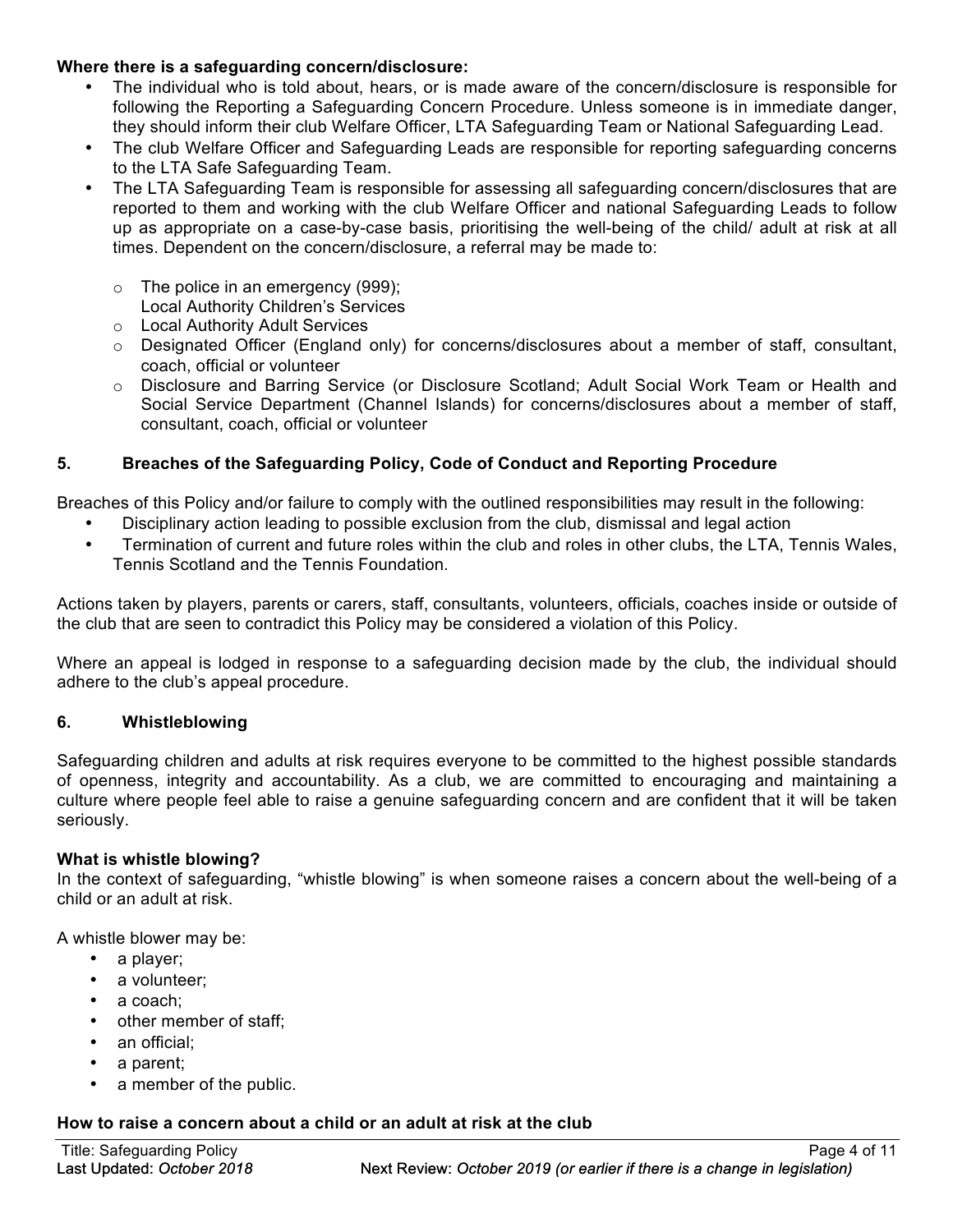If a child or an adult at risk is in immediate danger or risk of harm, the police should be contacted by calling 999.

Where a child or an adult at risk is not in immediate danger, any concerns about their well-being should be made without delay to the Club Welfare Officer. The Club Welfare Officer will pass the details of the concern on to the LTA Safeguarding Team at the earliest opportunity and the relevant local authority and the police will be contacted, where appropriate.

If, however, the whistle blower does not feel comfortable raising a concern with the Club Welfare Officer, the whistle blower should contact the LTA Safeguarding Team directly on 020 8487 7000, the Local Authority Designated Officer (LADO) or the NSPCC on 0808 800 5000.

The Club Welfare Officer can be contacted on: *07725901675*

#### **Information to include when raising a concern**

The whistle blower should provide as much information as possible regarding the incident or circumstance which has given rise to the concern, including:

- their name and contact details (unless they wish to remain anonymous);
	- names of individuals involved;
	- date, time and location of incident/circumstance; and
	- whether any witnesses were present.

#### **What happens next?**

All concerns raised by a whistle blower about the well-being of a child or an adult at risk will be taken seriously and every effort will be made to deal with each concern fairly, quickly and proportionately.

If the whistle blower does not believe that the concern has been dealt with appropriately and wishes to speak to someone outside the club or the LTA Safeguarding Team, the NSPCC Whistleblowing advice line should be contacted on 0800 028 0285 or by emailing help@nspcc.org.uk.

#### **Support**

The club will not tolerate any harassment, victimisation or unfair treatment of, and will take appropriate action to protect, whistle blowers when they raise a concern in good faith.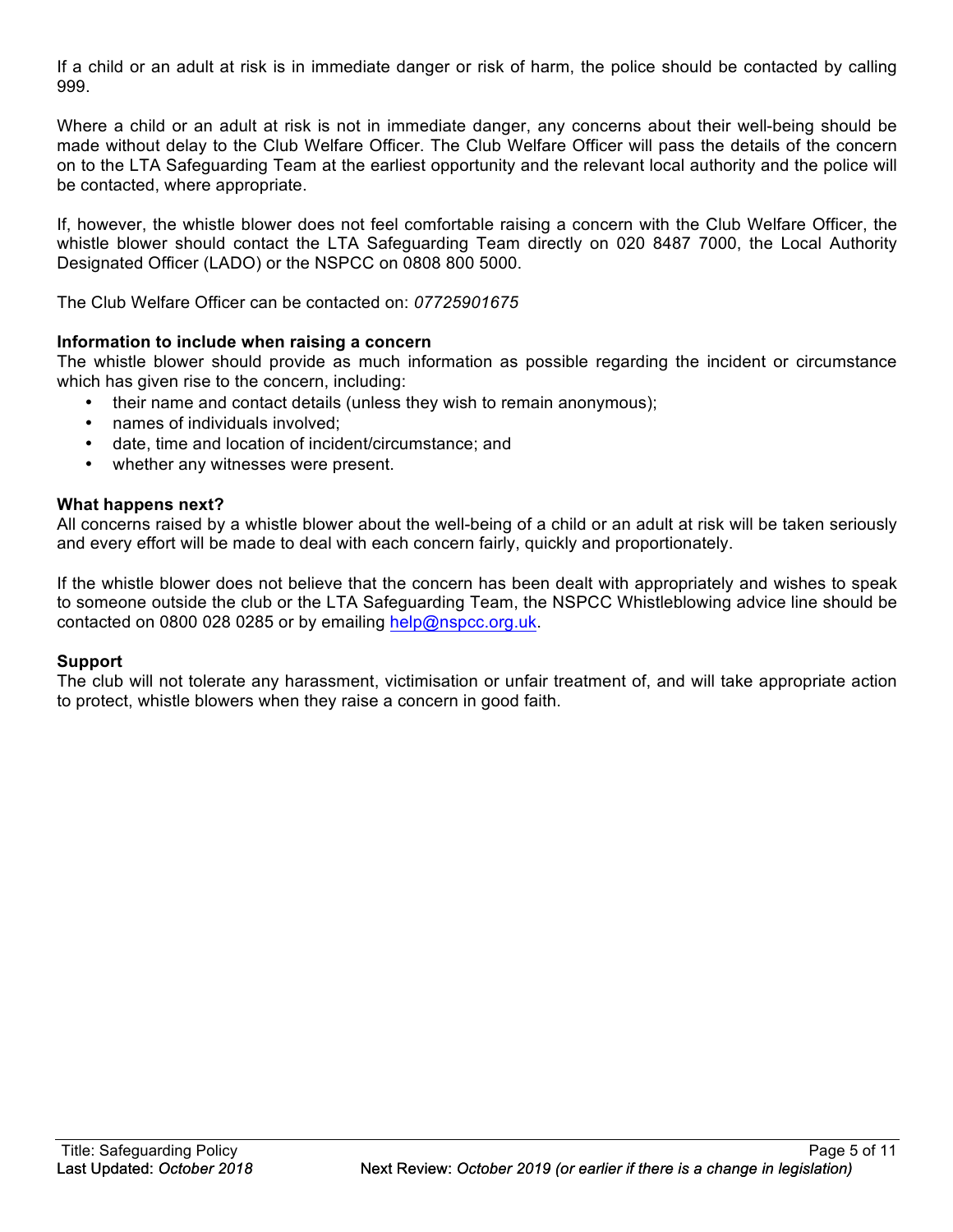# **Codes of Conduct**

#### **All members of staff and volunteers agree to:**

- Prioritise the well-being of all children and adults at risk at all times
- Treat all children and adults at risk fairly and with respect
- Be a positive role model. Act with integrity, even when no one is looking
- Help to create a safe and inclusive environment both on and off court
- Not allow any rough or dangerous behaviour, bullying or the use of bad or inappropriate language
- Report all allegations of abuse or poor practice to the club Welfare Officer
- Not use any sanctions that humiliate or harm a child or adult at risk
- Value and celebrate diversity and make all reasonable efforts to meet individual needs
- Keep clear boundaries between professional and personal life, including on social media
- Have the relevant consent from parents/carers, children and adults before taking or using photos and videos
- Refrain from making physical contact with children or adults unless it is necessary as part of an emergency or congratulatory (e.g. handshake / high five)
- Refrain from smoking and consuming alcohol during club activities or coaching sessions
- Ensure roles and responsibilities are clearly outlined and everyone has the required information and training
- Avoid being alone with a child or adult at risk unless there are exceptional circumstances
- Refrain from transporting children or adults at risk, unless this is required as part of a club activity (e.g. away match) and there is another adult in the vehicle
- Not abuse, neglect, harm or discriminate against anyone; or act in a way that may be interpreted as such
- Not have a relationship with anyone under 18 for whom they are coaching or responsible for
- Not to have a relationship with anyone over 18 whilst continuing to coach or be responsible for them

#### **All children agree to:**

- Be friendly, supportive and welcoming to other children and adults
- Play fairly and honestly
- Respect club staff, volunteers and Officials and accept their decisions
- Behave, respect and listen to your coach
- Take care of your equipment and club property
- Respect the rights, dignity and worth of all participants regardless of age, gender, ability, race, culture, religion or sexual identity
- Not use bad, inappropriate or racist language, including on social media
- Not bully, intimidate or harass anyone, including on social media
- Not smoke, drink alcohol or drugs of any kind on club premises or whilst representing the club at competitions or events
- Talk to the club Welfare Officer about any concerns or worries they have about themselves or others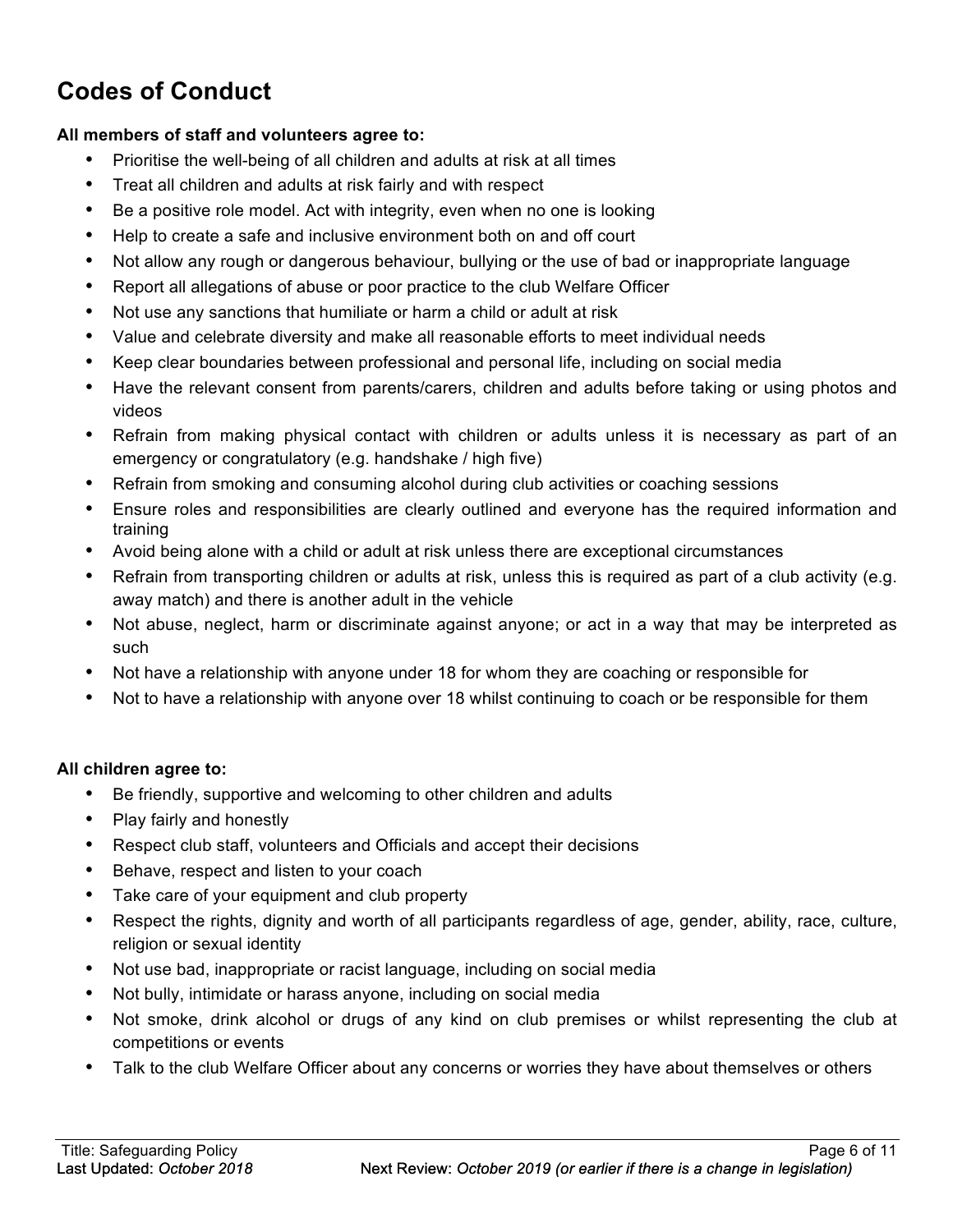#### **All adults agree to:**

- Positively reinforce your child and show an interest in their tennis
- Use appropriate language at all times
- Be realistic and supportive
- Never ridicule or admonish a child for making a mistake or losing a match
- Treat all children, adults, volunteers, coaches, officials and members of staff with respect
- Behave responsibly at the venue; do not embarrass your child
- Accept the official's decisions and do not go on court or interfere with matches
- Encourage your child to play by the rules, and teach them that they can only do their best
- Deliver and collect your child punctually from the venue
- Ensure your child has appropriate clothing for the weather conditions
- Ensure that your child understands their code of conduct
- Adhere to your venue's safeguarding policy, diversity and inclusion policy, rules and regulations
- Provide emergency contact details and any relevant information about your child including medical history

This Policy is reviewed every two years (or earlier if there is a change in national legislation).

This Policy is recommended for approval by:

Club Committee Chair: Tom Keene **Date: October 2018** 

Club Welfare Officer: Hilarie Medler Date: October 2018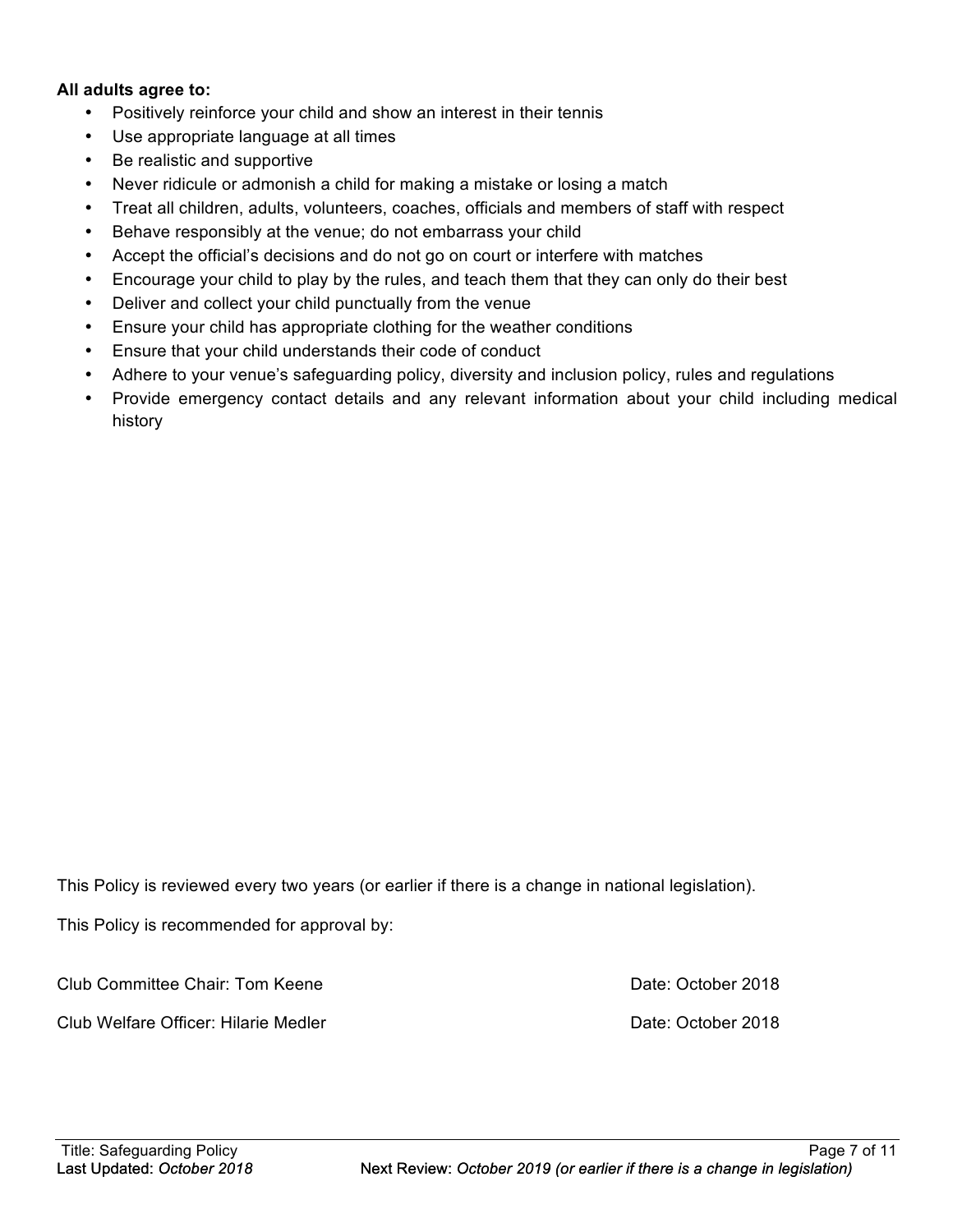# **Appendix A: Glossary of Terms**

**Safeguarding:** protecting **children** from abuse and neglect, preventing the impairment of children's health or development, ensuring that children are growing up in circumstances consistent with the provision of safe and effective care, and taking action to enable all children to have the best life chances. Enabling **adults at risk** to achieve the outcomes that matter to them in their life; protecting their right to live in safety, free from abuse and neglect. Empowering and supporting them to make choices, stay safe and raise any concerns. Beginning with the assumption that an individual is best-placed to make decisions about their own wellbeing, taking proportional action on their behalf only if someone lacks the capacity to make a decision, they are exposed to a life-threatening risk, someone else may be at risk of harm, or a criminal offence has been committed or is likely to be committed.

#### **Abuse and neglect**

**Physical abuse:** A form of abuse which may involve hitting, shaking, throwing, poisoning, burning or scalding, drowning, suffocating or otherwise causing physical harm to a child or adult at risk. Physical harm may also be caused when a parent or carer fabricates the symptoms of, or deliberately induces illness

**Sexual abuse:** Involves forcing or enticing a child or young person to take part in abuse sexual activities, not necessarily involving a high level of violence, whether or not the child is aware of what is happening. The activities may involve physical contact, including assault by penetration (for example, rape or oral sex) or nonpenetrative acts such as masturbation, kissing, rubbing and touching outside of clothing. They may also include non-contact activities, such as involving children in looking at, or in the production of, sexual images, watching sexual activities, encouraging children to behave in sexually inappropriate ways, or grooming a child in preparation for abuse (including via the internet). Sexual abuse is not solely perpetrated by adult males. Women can also commit acts of sexual abuse, as can other children

**Emotional abuse:** The persistent emotional maltreatment of a child or adult at risk such as to cause severe and persistent adverse effects on their emotional development. It may involve conveying to a child/ adult at risk that they are worthless or unloved, inadequate, or valued only insofar as they meet the needs of another person; not giving them opportunities to express their views; deliberately silencing them or 'making fun' of what they say or how they communicate. It may feature age or developmentally inappropriate expectations being imposed, including interactions that are beyond a child or adult at risk's developmental capability, as well as overprotection and limitation of exploration and learning, or preventing them participating in normal social interaction. It may involve seeing or hearing the ill-treatment of another. It may involve serious bullying (including cyber bullying), causing a child or adult at risk to feel frightened or in danger, or the exploitation or corruption of children. Some level of emotional abuse is involved in all types of maltreatment of a child, though it may occur alone.

**Neglect:** The persistent failure to meet a child/ adult at risk's basic physical and/or psychological needs, likely to result in the serious impairment of their health or development. It may involve a parent or carer failing to:

- $\circ$  provide adequate food, clothing and shelter (including exclusion from home or abandonment);
- o protect a child/ adult at risk from physical and emotional harm or danger;
- $\circ$  ensure adequate supervision (including the use of inadequate care-givers); or
- o ensure access to appropriate medical care or treatment.

It may also include neglect of, or unresponsiveness to, a child's or adult at risk's basic emotional needs. Neglect may occur during pregnancy as a result of maternal substance abuse.

#### **Additional examples of abuse and neglect of adults at risk**

**Financial abuse**: having money or property stolen; being defrauded; being put under pressure in relation to money or other property; and having money or other property misused.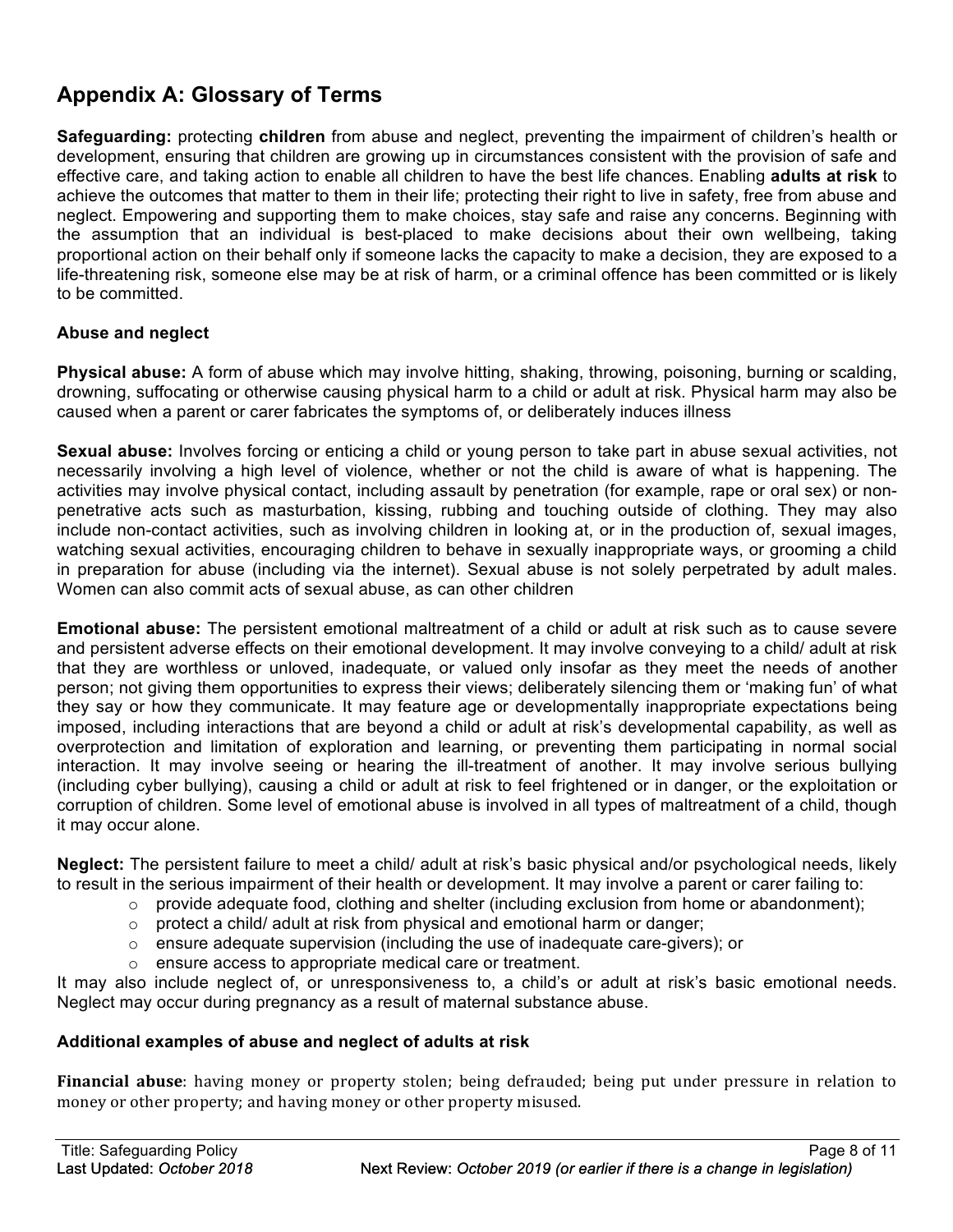**Discriminatory abuse**: treating someone in a less favourable way and causing them harm, because of their age, gender, sexuality, gender identity, disability, socio-economic status, ethnic origin, religion and any other visible or non-visible difference.

**Domestic abuse**: includes physical, sexual, psychological or financial abuse by someone who is, or has been a partner or family member. Includes forced marriage, female genital mutilation and honour-based violence (an act of violence based on the belief that the person has brought shame on their family or culture). Domestic abuse does not necessarily involve physical contact or violence.

**Psychological abuse:** including emotional abuse, threats of harm or abandonment, deprivation of contact, humiliation, blaming, controlling, intimidation, coercion, harassment, verbal abuse, isolation or withdrawal from services or supportive networks.

**Organisational abuse**: where the needs of an individual are not met by an organisation due to a culture of poor practice or abusive behaviour within the organisation.

**Self-neglect:** behaviour which threatens an adult's personal health or safety (but not that of others). Includes an adult's decision to not provide themselves with adequate food, clothing, shelter, personal hygiene, or medication (when indicated), or take appropriate safety precautions

**Modern slavery**: encompasses slavery, human trafficking, criminal and sexual exploitation, forced labour and domestic servitude. Traffickers and slave masters use whatever means they have at their disposal to coerce, deceive and force individuals into a life of abuse, servitude and inhumane treatment.

- A person who is being abused may experience more than one type of abuse
- Harassment, and bullying are also abusive and can be harmful
- Female Genital Mutilation (FGM) is now recognised as a form of physical, sexual and emotional abuse that is practised across the UK
- Child Sexual Exploitation is recognised as a form of sexual abuse in which children are sexually exploited for money, power or status
- Child trafficking is recognised as child abuse where children are often subject to multiple forms of exploitation. Children are recruited, moved or transported to, or within the UK, then exploited, forced to work or sold
- People from all cultures are subject to abuse. It cannot be condoned for religious or cultural reasons
- Abuse can have immediate and long-term impacts on someone's well-being, including anxiety, depression, substance misuse, eating disorders and self-destructive Conducts, offending and antisocial Conduct
- Those committing abuse are most often adults, both male and female. However, child-to-child abuse also takes place.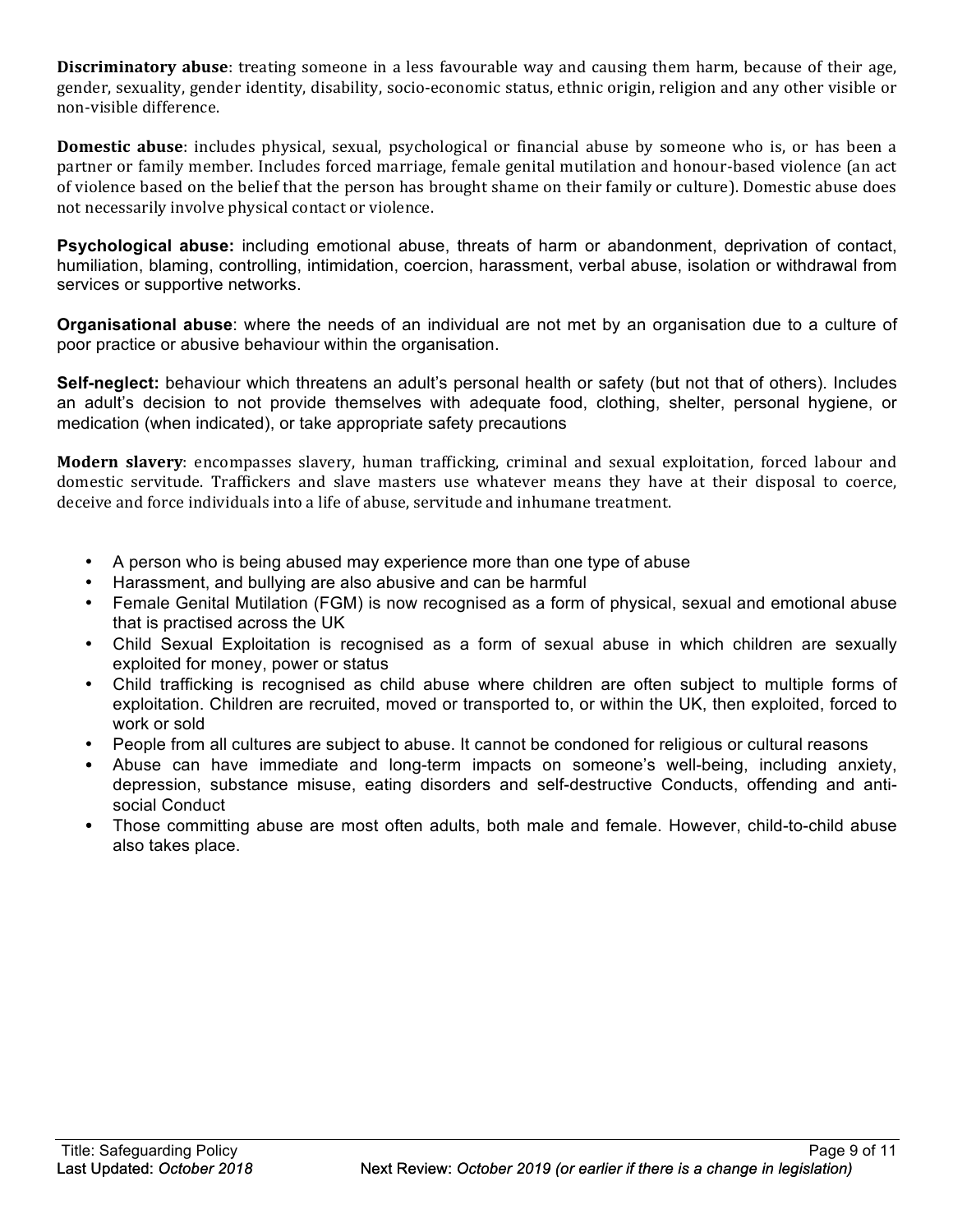### **Appendix B: What to do if a disclosure from a child or adult at risk is made to you:**

- 1. **Listen** carefully and calmly to the individual
- 2. **Reassure** the individual that they have done the right thing and what they have told you is very important
- 3. **Avoid questioning** where possible, and never ask leading questions
- 4. **Do not promise secrecy**. Let the individual know that you will need to speak to the Welfare Officer/LTA Safeguarding Team because it is in their best interest. If you intend to speak to the police or social care, you should let them know this too.
- 5. **Report the concern.** In an emergency, call the police (999), otherwise talk to the Welfare Officer/LTA Safeguarding Team as soon as possible. Do not let doubt/personal bias prevent you from reporting the allegation
- 6. **Record** details of the disclosure and allegation using the LTA Reporting a Concern Form*.* Make certain you distinguish between what the person has actually said and the inferences you may have made. Your report should be sent to the LTA Safeguarding Team within 48 hours of the incident. *If you do not have access to this document, write down the details using what you have available then sign and date it.*